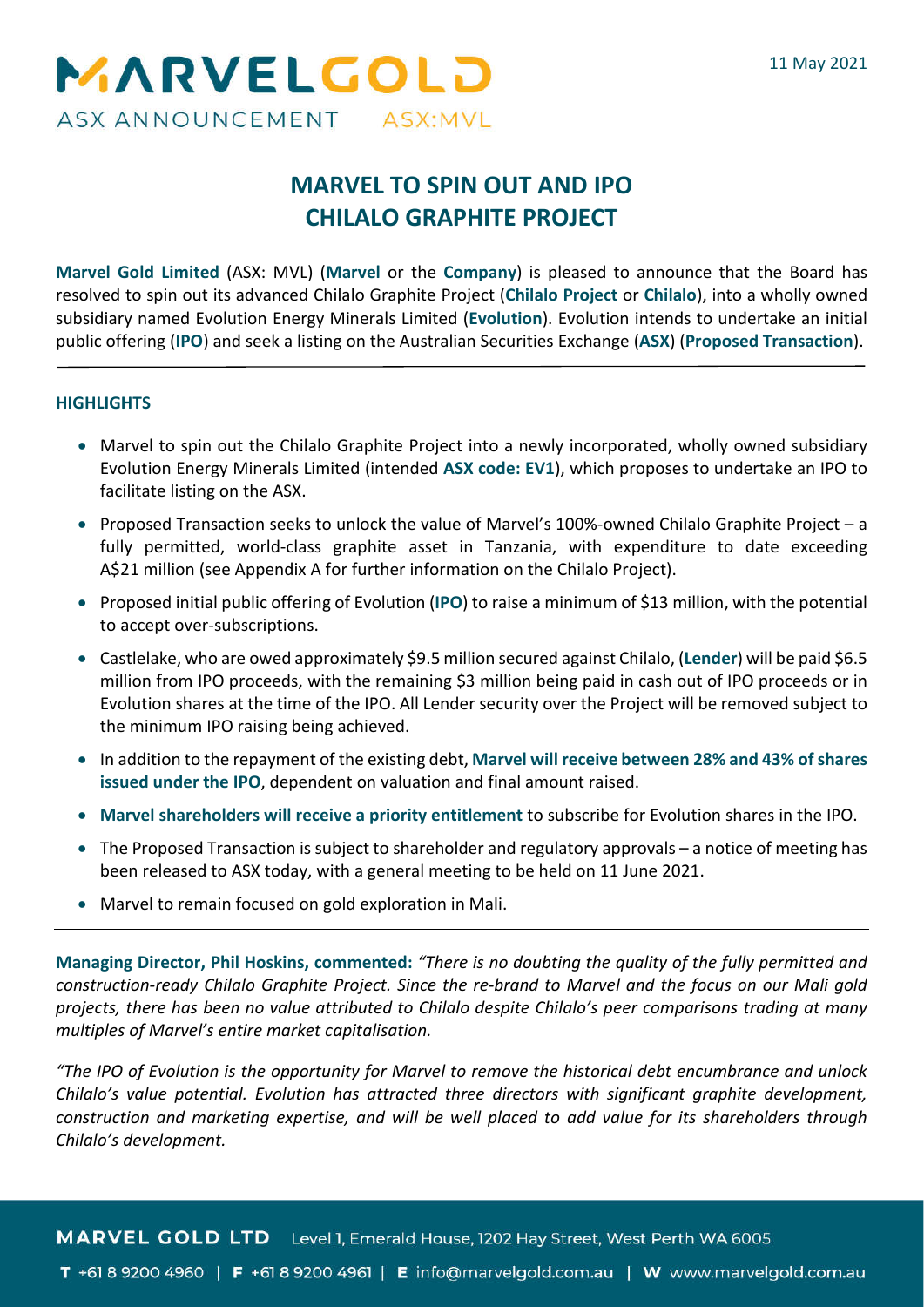

*"Completion of the Proposed Transaction will allow Marvel to focus on its exciting Mali gold exploration. In the nine months since acquisition, we have increased Tabakorole's resource by 54%1, increased the grade of the resource by 20%1, de-risked the metallurgy and grown the landholding by 300%. Resource expansion drilling is continuing as Tabakorole continues to emerge as a significant west African gold deposit."*

### **Proposed Transaction**

### Internal restructure

Marvel has incorporated Evolution Energy Minerals Limited (**Evolution**) and Evolution Energy Holdings Pty Ltd (**Evolution HoldCo**) as Australian companies for the purpose of undertaking an internal restructure, following which Evolution will hold all of Marvel's interests in the Chilalo Project as shown in Figure 1 below.



### **Figure 1: Internal restructure**

To give effect to the internal restructure and to facilitate the Proposed Transaction, Marvel and Evolution intend to enter into a share exchange agreement, as a result of which:

- Ngwena Tanzania Limited (the holder of the Chilalo Project) will become an indirect wholly-owned subsidiary of Evolution, as illustrated in Figure 1 above; and
- Evolution will issue to Marvel a to-be-determined number of Evolution Shares (the number of Evolution Shares will be determined by reference to the valuation attributed to the Chilalo Project in the lead-up to the IPO but, in any event, is expected to be a number that results in Marvel holding 10 give effect to the internal restructure and to<br>intend to enter into a share exchange agreemer<br>• Ngwena Tanzania Limited (the holder of<br>subsidiary of Evolution, as illustrated in F<br>• Evolution will issue to Marvel a to-b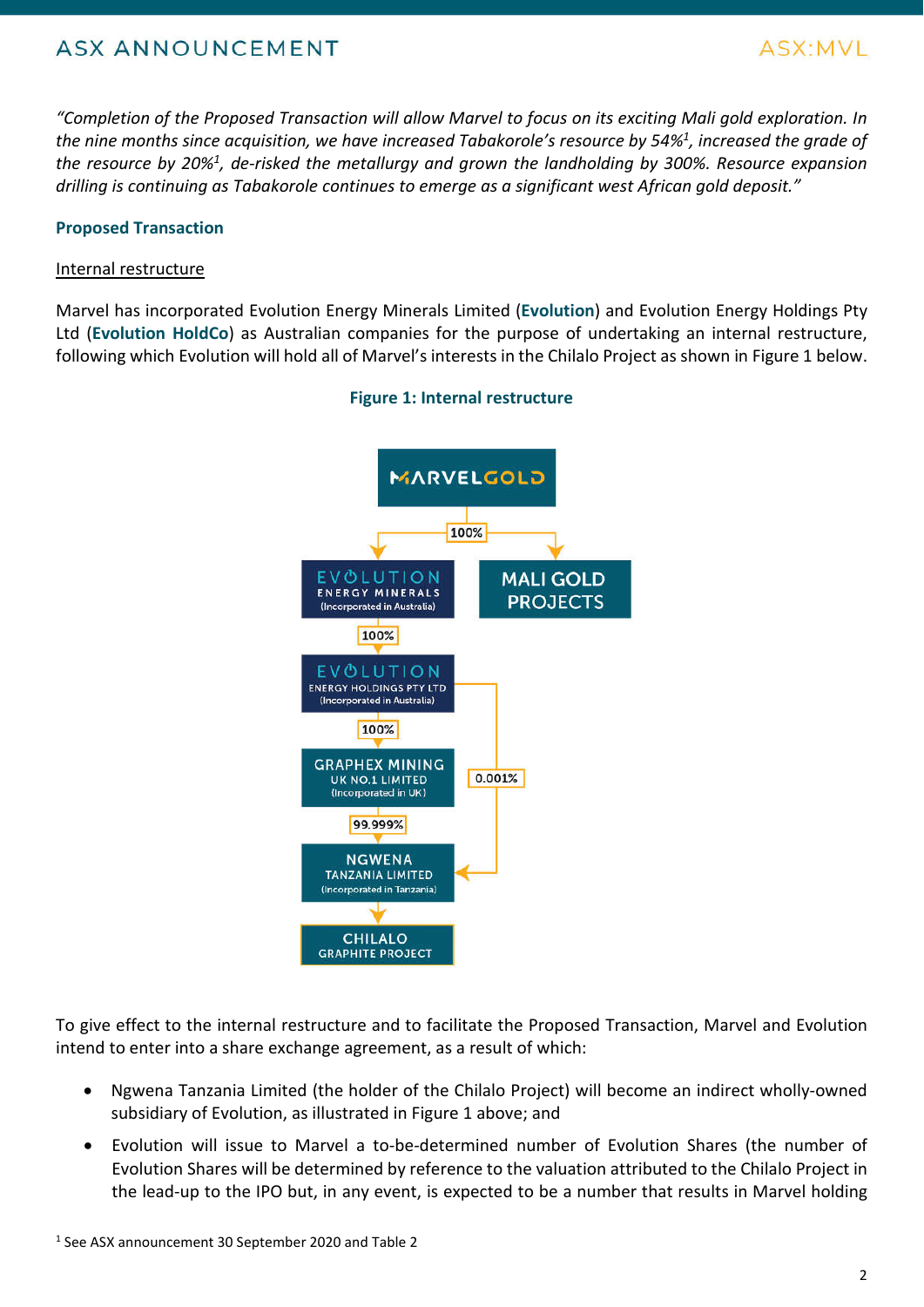

between 28% and 43% of Evolution's issued capital at the time of IPO). On the IPO of Evolution, the Evolution shares held by Marvel will be subject to ASX escrow. The Proposed Transaction will have no impact on Marvel's capital structure.

An in-specie distribution of the Company's shares in Evolution is not currently being proposed in connection with the Proposed Transaction. However, the Board is considering this possibility, amongst the other options available to it, and may in the future seek shareholder approval to pursue an in-specie distribution of some or all of the Evolution shares that Marvel ultimately holds following the IPO.

Under the share exchange agreement, Marvel will have the right to appoint one director to the board of Evolution (for so long as Marvel holds 10% or more of all Evolution Shares or for one year post ASX listing of Evolution, whichever is the longer period).

### IPO and repayment of loan notes

Evolution intends to raise a minimum of \$13 million (**Minimum Subscription**) via an IPO, with the ability to accept over-subscriptions. **Under a priority offer, Marvel shareholders will be collectively entitled to subscribe for up to \$2 million of Evolution shares**.

A prospectus setting out the details of the IPO is expected to be available in June 2021, with a view to Evolution listing on the ASX not later than July 2021, subject to receipt of all necessary regulatory approvals.

In 2020, Marvel restructured its loan note financing arrangements with the Lender, which were entered into in connection with the advancement of Chilalo. Under those financing arrangements, the Lender is currently owed approximately \$9.5 million (**Loan Note Debt**) secured against Chilalo and repayable on 29 October 2022.

On the minimum \$13 million IPO raising (before costs) by Evolution:

- \$6.5 million will be applied towards repayment of the Loan Note Debt, resulting in the balance of the Loan Note Debt being reduced to \$3.0 million, which balance is to be converted to Evolution Shares; and
- \$6.5 million (less costs) will be available to Evolution for the advancement of the Chilalo Project and for working capital purposes.

Should the Minimum Subscription be achieved, it is anticipated that any proceeds from over-subscriptions from the IPO will be applied, as a priority, to further pay down the Loan Note Debt in cash. The structure following the IPO is shown below in Figure 2.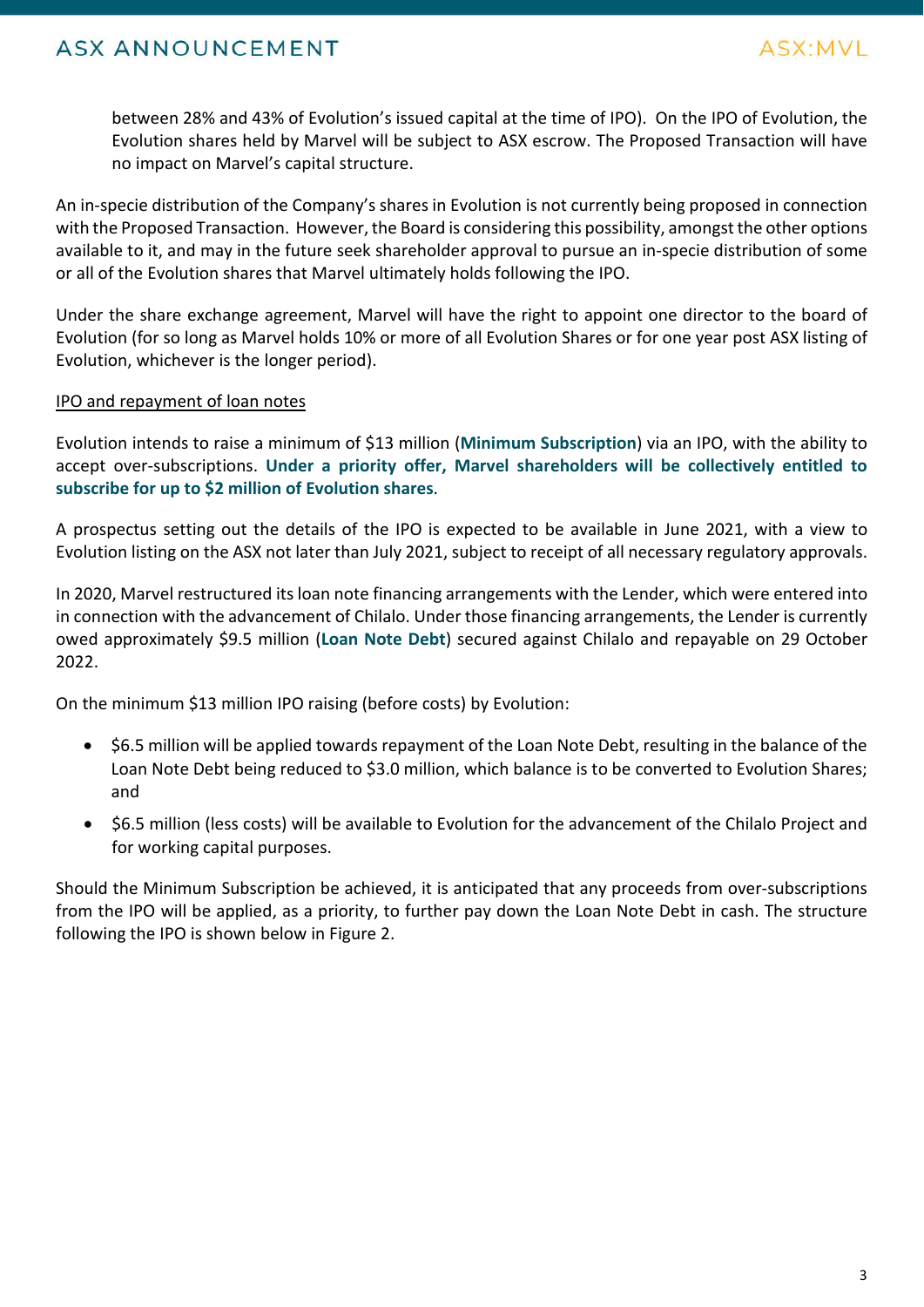



### **Figure 2: Structure after the IPO**

### Proposed Transaction conditions

The Proposed Transaction is subject to a number of standard conditions, including:

- Marvel obtaining shareholder approval of the spin-out of Chilalo the subject of the Notice of Meeting released to ASX today;
- Evolution receiving applications for at least the Minimum Subscription under the IPO; and
- Successful completion of the IPO, including receipt of approval from ASX for the listing of Evolution on ASX.

#### Indicative timetable

The Proposed Transaction is currently expected to proceed in accordance with the following indicative timetable: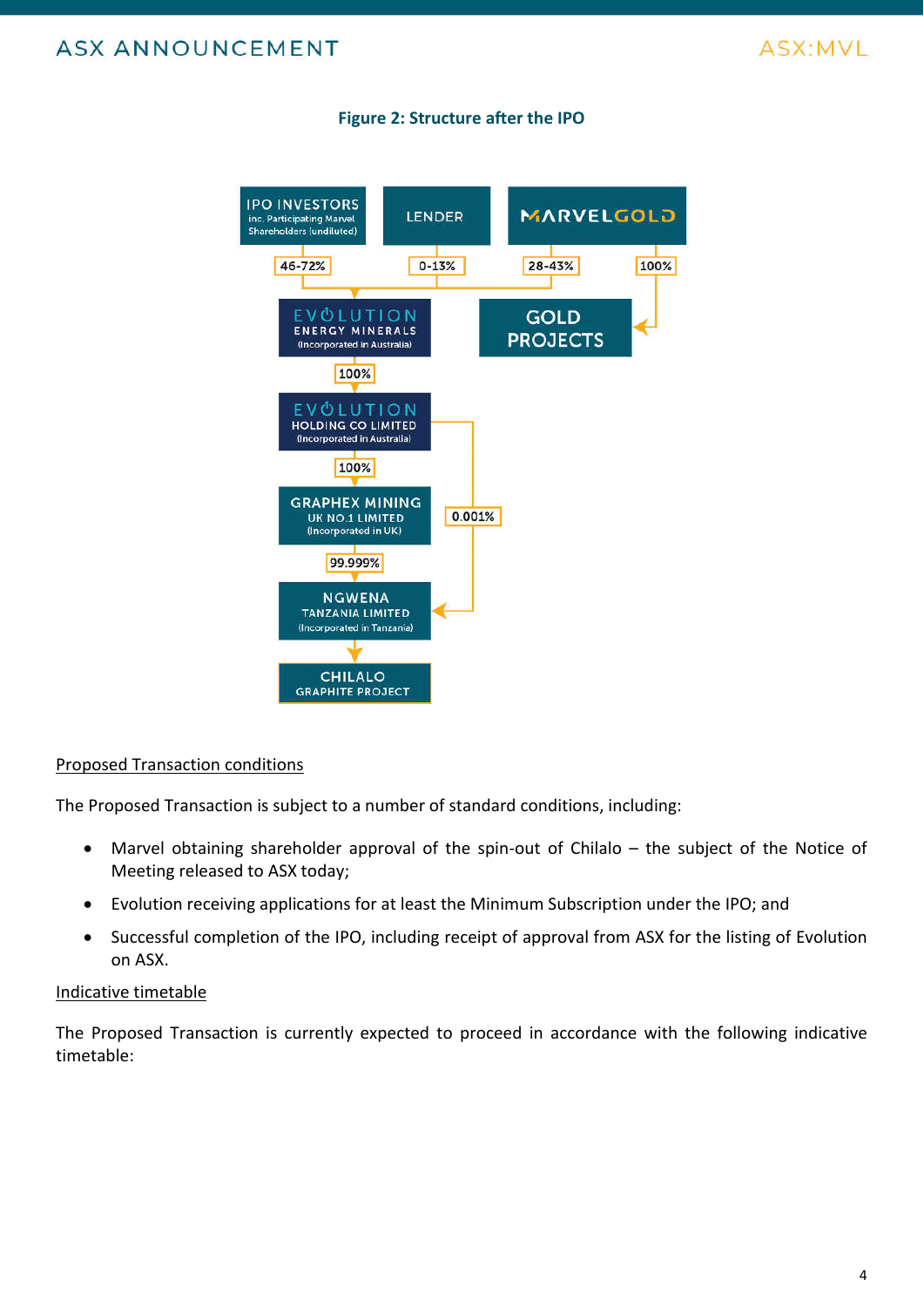

| Event                                                                             | Date             |
|-----------------------------------------------------------------------------------|------------------|
| Despatch Notice of Meeting                                                        | 11 May 2021      |
| Evolution lodges prospectus with ASIC and ASX                                     | June 2021        |
| General Meeting to approve the Spin-Out of the Chilalo<br><b>Graphite Project</b> | 11 June 2021     |
| IPO closing date                                                                  | <b>July 2021</b> |
| Issue of Evolution Shares pursuant to IPO, commencement<br>of trading on ASX      | <b>July 2021</b> |

### **Table 1. Proposed Transaction – Indicative Timetable**

**Note**: these dates are indicative only and are subject to change.

### **Rationale for the Proposed Transaction**

In July 2020, Marvel repositioned itself with a focus on gold exploration in Mali. Since then, Marvel has established a maiden Mineral Resource of **910,000oz Au, grading 1.2 g/t Au** in accordance with JORC 2012 (see ASX announcement 30 September 2020 and Table 2 below) at its Tabakorole Gold Project and through strategic acquisitions, has increased its landholding in Mali, in particular, around the Tabakorole Mineral Resource.

Completion of the Proposed Transaction will not only provide for repayment of the Loan Note Debt but also presents the best possible opportunity for the development of the Chilalo Project and for Marvel shareholders to realise the value of Chilalo, while allowing the Company to dedicate its efforts to advancing the Mali gold strategy.

Figure 3 below shows Marvel's market capitalisation (including the Mali gold projects and Chilalo) relative to the peer group of dedicated graphite companies.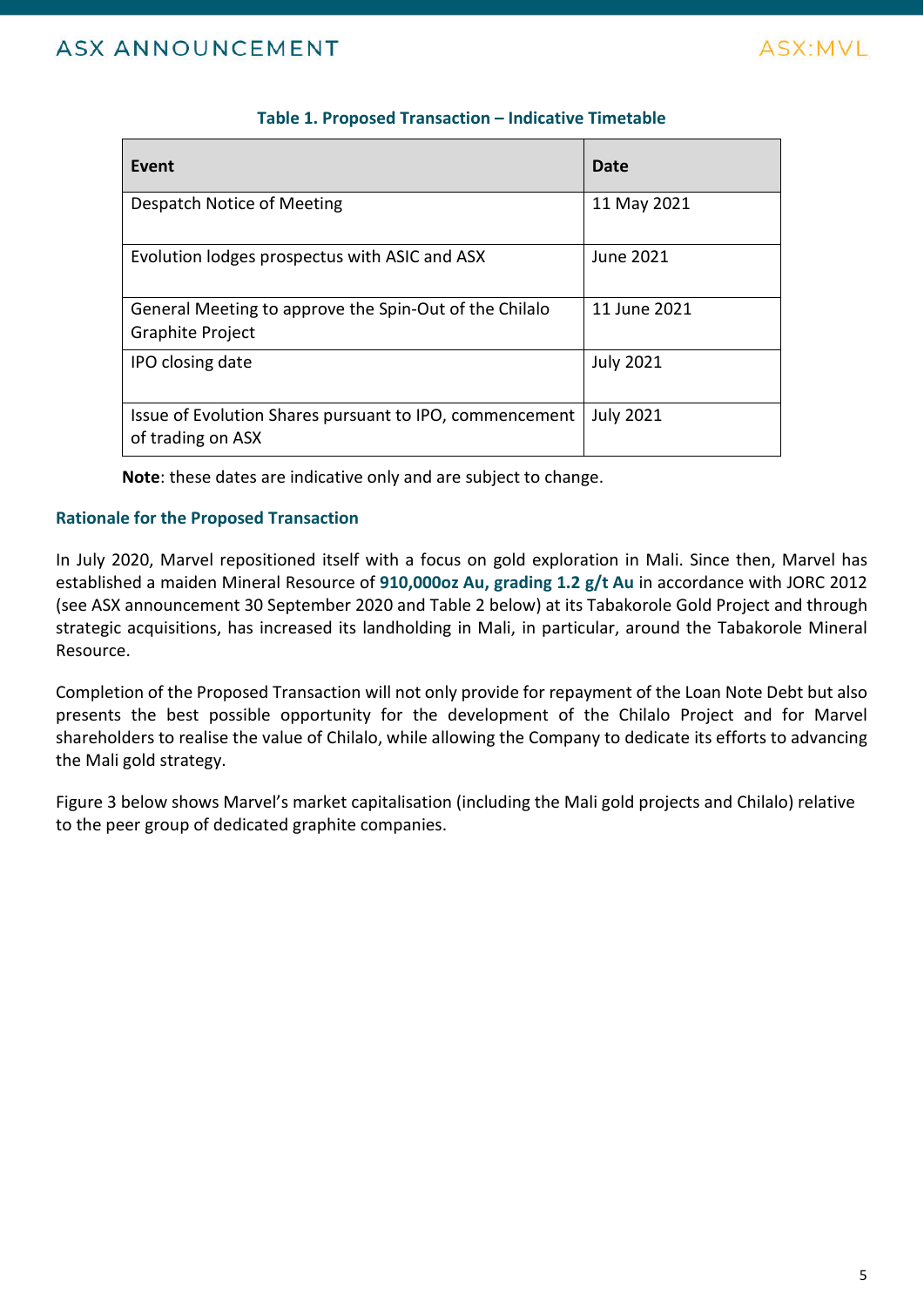

### **Figure 3: Market capitalisation of Chilalo's peer group (A\$M)2**

### **Proposed Evolution Board**

In order to maximise the prospects for success, Evolution proposes to assemble a board with extensive capability and experience in the graphite industry and the development of graphite projects. Evolution has reached agreement with the following individuals, whose appointment as director is subject to completion of the Proposed Transaction.

*Trevor Benson, Executive Chairman*: Trevor has over 30 years' experience within investment banking and stockbroking, specialising in the resources sector. He has also worked for large Australian and international corporations and held a number of directorships with ASX listed companies. Most recently he held the position of Executive Chairman for Tanzanian graphite developer, Walkabout Resources Limited. Trevor has cross border experience including Africa, UK, Hong Kong, and China and has advised and listed numerous ASX listed companies.

*Michael Bourguignon, Executive Director*: Michael is a project management professional with extensive experience providing strategic direction and leadership in the successful delivery of projects, within the mining industry both in Australia and internationally. Michael was the Project Manager for the construction of Syrah Resources' Balama graphite project in Mozambique, for Glencore's 3.6Mtpa copper concentrate facility at the Mopani Copper Mine in Zambia, and General Manager of the Tiger Resources development team delivering a world-class SX/EW Plant at Kipoi, in the DRC.

*Phil Hoskins, Non-Executive Director*: Phil commenced his career at a large international accounting firm and has since gained corporate experience with both Australian and international listed companies. He is a senior executive with over 15 years of broad finance and commercial experience across resources exploration, project development and production as well as large-scale property developments requiring debt and equity financing. Phil is currently the Managing Director of Marvel and has been the executive overseeing the development of Chilalo since its first drill hole in 2014. 2 Based on ASX share prices as at 7 May 2021 - see Appendix B for supporting information as well as large-scale prices and equity financing. Phil is currently the Managing Director of Manus overseeing the development of Ch

Marvel and Evolution are in discussions with institutional investors regarding the potential for cornerstone participation in the IPO. If these discussions are successfully concluded, it may result in one or more investors

ASX:MVI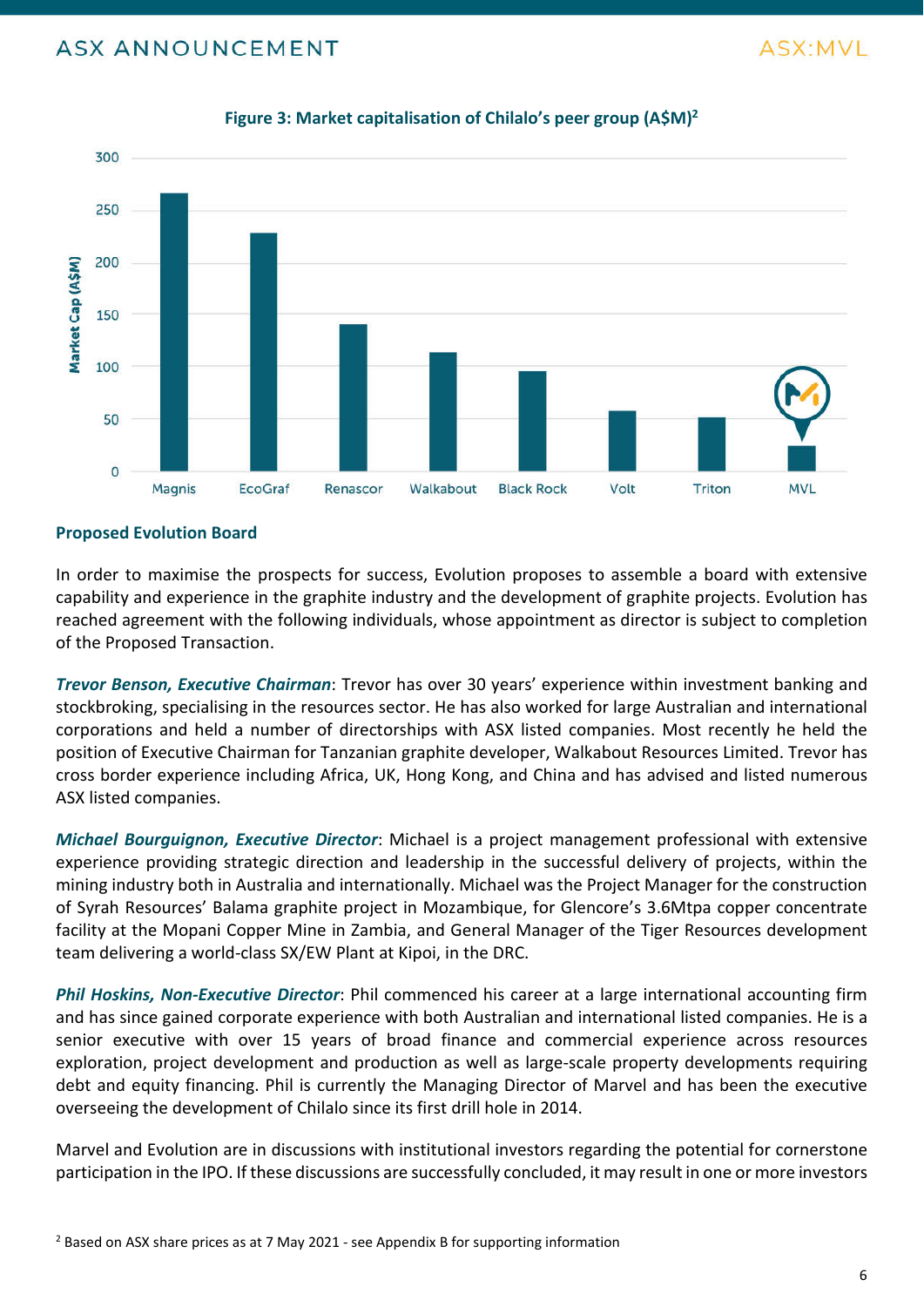

securing a substantial shareholding in Evolution, and it is likely that any such cornerstone investor may have the right to appoint a director.

### **Lead manager and Underwriter**

The Company has not yet appointed a lead manager and underwriter to the IPO, however expects to do so in the coming weeks.

This announcement has been approved for release by the Board.

PHEd

**PHIL HOSKINS Managing Director For further information, please contact:**

**Phil Hoskins – Managing Director Tel: +61 8 9200 4960**

**Chris van Wijk – Executive Director, Exploration Tel: +61 8 9200 4960**

For more information, visit www.marvelgold.com.au.

### **REFERENCE TO PREVIOUS ASX ANNOUNCEMENTS**

In relation to the announcement of the Tabakorole Mineral Resource estimate on 30 September 2020, the Company confirms that it is not aware of any new information or data that materially affects the information included in that announcement and that all material assumptions and technical parameters underpinning the Mineral Resource in that announcement continue to apply and have not materially changed.

In relation to the announcement of the Chilalo Project Ore Reserve estimate on 29 January 2020, the Company confirms that it is not aware of any new information or data that materially affects the information included in that announcement and that all material assumptions and technical parameters underpinning the Ore Reserve in that announcement continue to apply and have not materially changed.

### **About Marvel Gold**

Marvel Gold Limited is an Australian resources company listed on the Australian Securities Exchange under stock code MVL. Marvel Gold is a Mali-focused gold explorer with advanced gold exploration projects and extensive landholdings in South and West Mali.

The Tabakorole Gold Project has an existing Mineral Resource (**910,000oz grading 1.2 g/t gold** – see Table 2 and ASX announcement dated 30 September 2020), with opportunities to expand along strike and via regional exploration. The Lakanfla Gold Project is a prospective license with artisanal gold workings and existing gold mineralisation located 15km from the Sadiola gold mine.

Marvel also owns 100% of the Chilalo Project, a world-class fully permitted graphite project in south-east Tanzania. With expenditure to date exceeding \$21M, a completed DFS and a management team with substantial graphite market knowledge and IP, Chilalo has the potential for near-term development. regional exploration. The Lakanfla Gold Project is a prospect<br>existing gold mineralisation located 15km from the Sadiola gold<br>Marvel also owns 100% of the Chilalo Project, a world-class fi<br>Tanzania. With expenditure to dat

Marvel Gold has an experienced board and management team with specific skills, and extensive experience,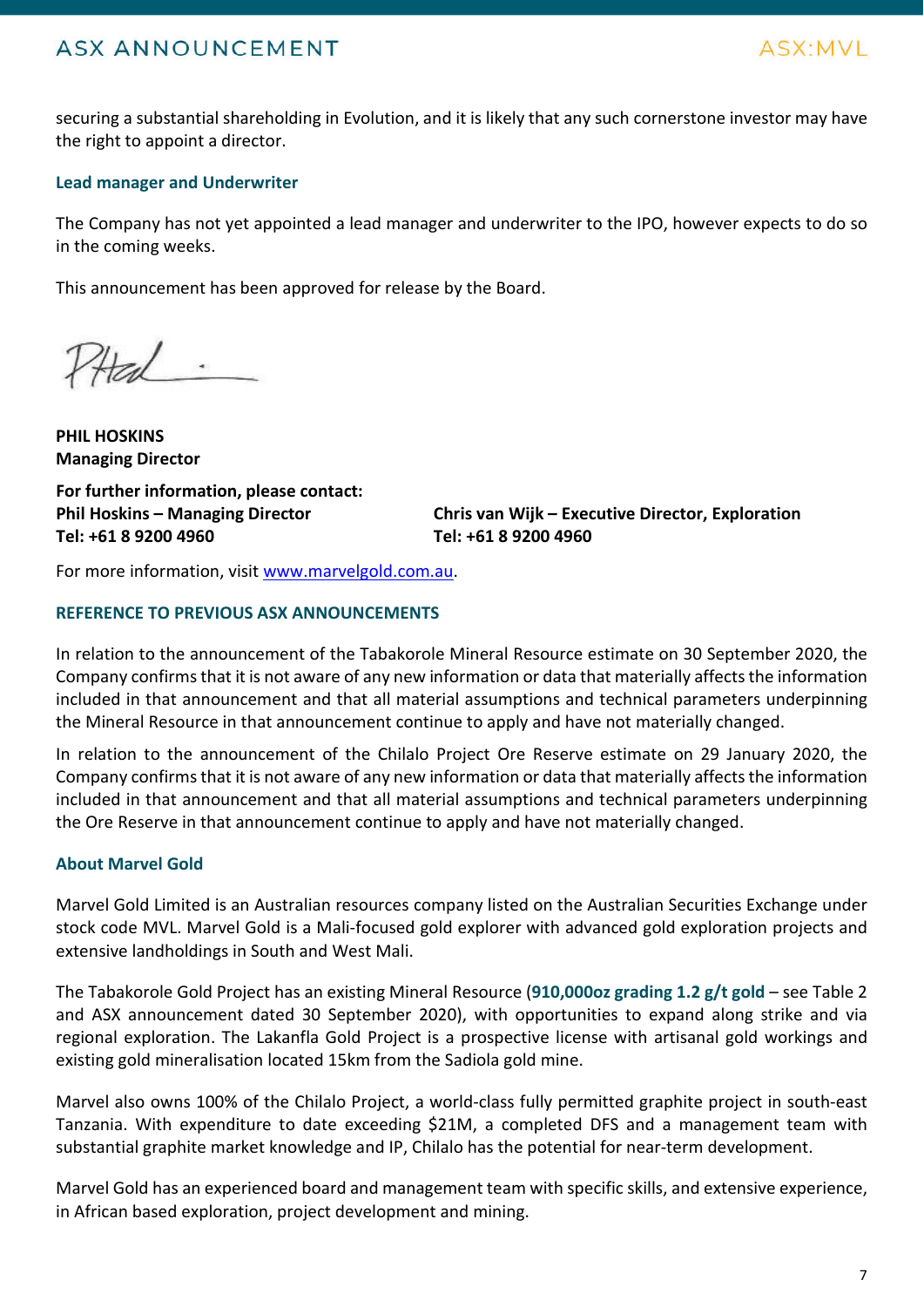

|              | <b>Indicated</b> |                    |          | <b>Inferred</b> |             |             | <b>Total</b> |             |             |
|--------------|------------------|--------------------|----------|-----------------|-------------|-------------|--------------|-------------|-------------|
|              | <b>Mt</b>        | <b>Au</b><br>(g/t) | koz (Au) | <b>Mt</b>       | Au<br>(g/t) | koz<br>(Au) | <b>Mt</b>    | Au<br>(g/t) | koz<br>(Au) |
| Oxide        | 1.0              | 1.3                | 40       | 1.5             | 1.3         | 60          | 2.4          | 1.3         | 100         |
| Fresh        | 6.3              | 1.2                | 250      | 15.1            | 1.2         | 560         | 21.5         | 1.2         | 810         |
| <b>Total</b> | 7.3              | 1.2                | 290      | 16.6            | 1.2         | 620         | 23.9         | 1.2         | 910         |

### **Table 2: Tabakorole Mineral Resource Estimate (JORC 2012)**

Note: Reported at a cut-off grade of 0.6 g/t Au, differences may occur due to rounding.



### **Figure 4. Mali Gold Projects Location Map**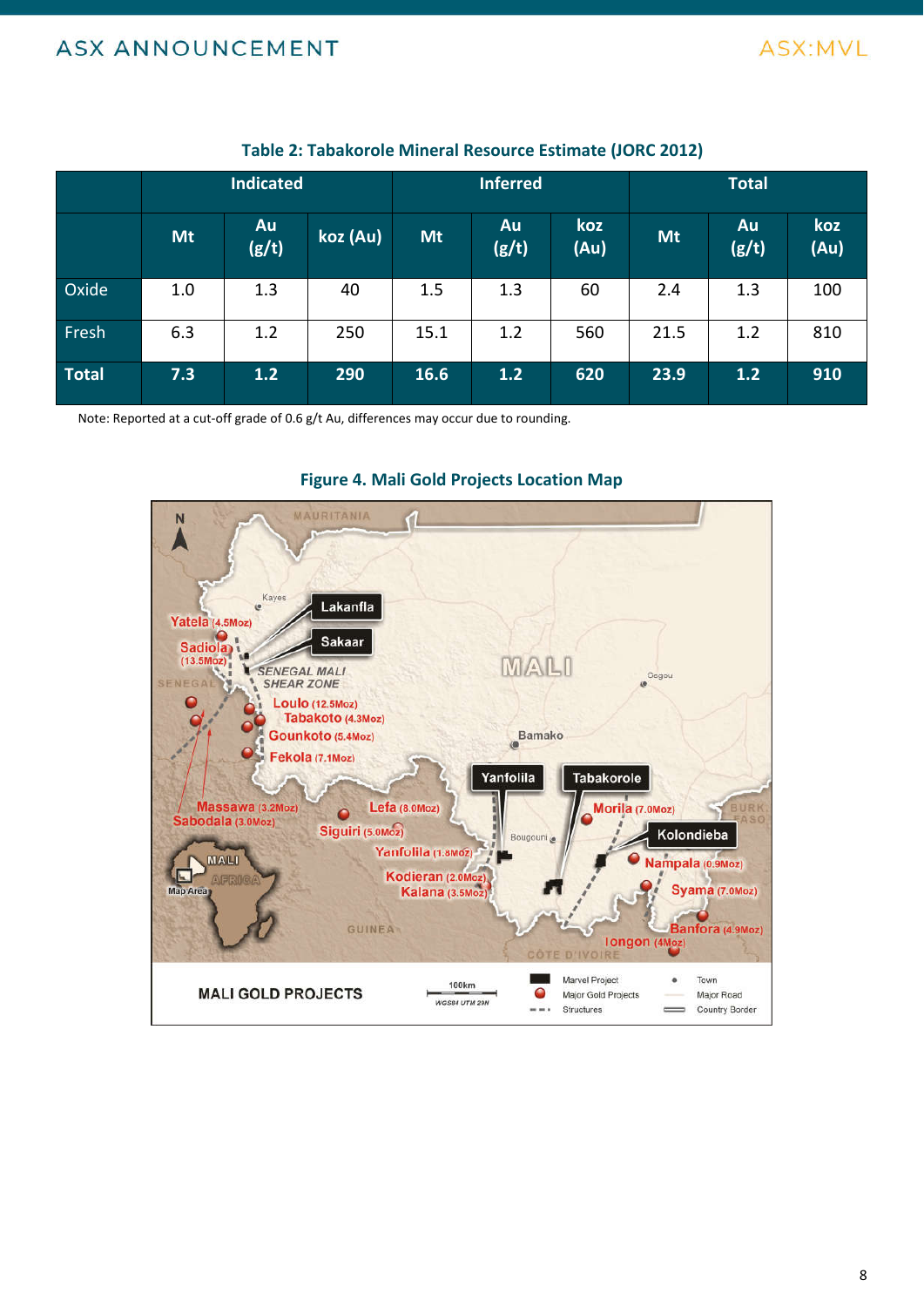

#### **APPENDIX A. THE CHILALO PROJECT**

The Chilalo Project is located in south-eastern Tanzania, East Africa, 100 km north of the border with Mozambique, approximately 180 km west of the coastal port city of Mtwara on the Indian Ocean and 400 km south of Tanzania's largest city, Dar es Salaam as shown in Figure 3 below. The property is situated in the Ruangwa District of the Lindi Region.



### **Figure 5. Location of the Chilalo Graphite Project**

The Chilalo Project hosts a high-grade mineral resource of 20.1Mt at 9.9% total graphitic carbon (TGC) for 1,991 Kt of contained graphite, as shown in Table 3. For further information on the mineral resource estimate for the Chilalo Project, see ASX announcement dated 29 January 2020.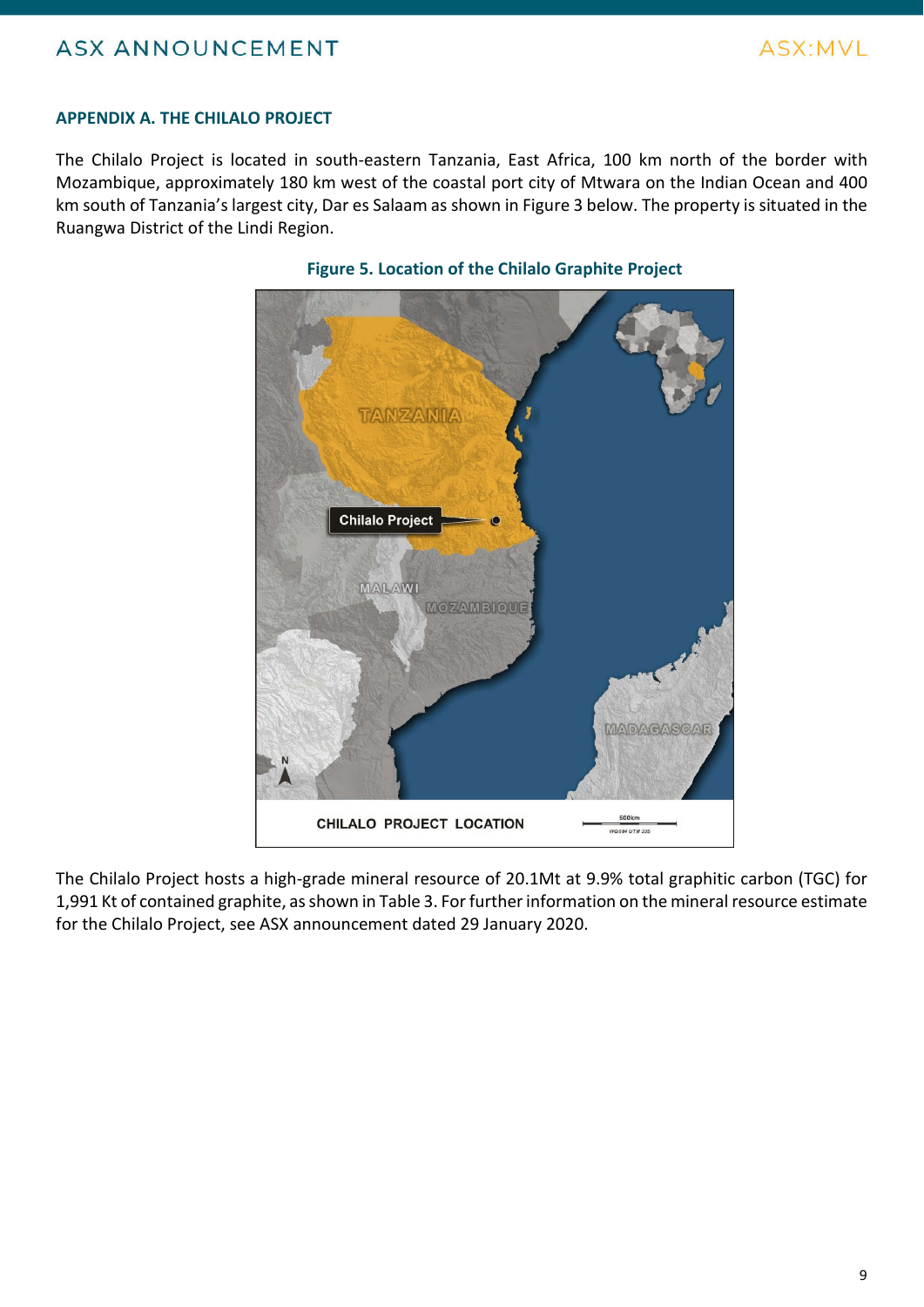

| <b>Domain</b>                    | <b>JORC Code Classification</b> | Zone       | <b>Million Tonnes</b><br>(Mt) | <b>TGC (%)</b> | <b>Contained Graphite</b><br>(Kt) |  |  |
|----------------------------------|---------------------------------|------------|-------------------------------|----------------|-----------------------------------|--|--|
|                                  |                                 | Main       | 9.2                           | 10.6           | 982                               |  |  |
|                                  | Indicated                       | North East | 1.0                           | 9.5            | 100                               |  |  |
|                                  |                                 | All        | 10.3                          | 10.5           | 1,082                             |  |  |
| <b>High Grade</b>                |                                 | Main       | 7.4                           | 9.5            | 704                               |  |  |
|                                  | Inferred                        | North East | 2.3                           | 8.8            | 205                               |  |  |
|                                  |                                 | All        | 9.8                           | 9.3            | 908                               |  |  |
|                                  | Indicated + Inferred            | All        | 20.1                          | 9.9            | 1,991                             |  |  |
|                                  |                                 |            |                               |                |                                   |  |  |
| Low Grade                        |                                 | Main       | 37.8                          | 3.4            | 1,282                             |  |  |
|                                  | Inferred                        | North East | 9.5                           | 4.1            | 394                               |  |  |
|                                  |                                 | All        | 47.3                          | 3.5            | 1,677                             |  |  |
|                                  |                                 |            |                               |                |                                   |  |  |
| High Grade +<br><b>Low Grade</b> | Indicated + Inferred            | All        | 67.3                          | 5.4            | 3,667                             |  |  |

### **Table 3. Chilalo Project Mineral Resource Estimate \***

\* The Mineral Resource was estimated within constraining wireframe solids using a core high-grade domain defined above a nominal 5% TGC cut-off within a surrounding low-grade zone defined above a nominal 2% TGC cut-off. The resource is quoted from all classified blocks above a lower cut-off of 2% TGC within these wireframe solids. Differences may occur due to rounding.

The Ore Reserve estimate for the Chilalo Project is summarised in Table 4 below. For further information on the Chilalo Project Ore Reserve estimate, see ASX announcement dated 29 January 2020.

**Table 4. Chilalo Project Ore Reserve Estimate**

| <b>Deposit</b> | JORC Code classification | <b>Tonnes (Mt)</b>       | Grade TGC (%)            | <b>Contained Graphite</b><br>(Kt) |
|----------------|--------------------------|--------------------------|--------------------------|-----------------------------------|
| Chilalo        | Proved                   | $\overline{\phantom{a}}$ | $\overline{\phantom{a}}$ | $\overline{\phantom{a}}$          |
|                | Probable                 | 9.2                      | 9.9                      | 878                               |
| <b>Total</b>   |                          | 9.2                      | 9.9                      | 878                               |

A definitive feasibility study was completed by Marvel in January 2020 (DFS) and announced to the ASX on 29 January 2020.

Extensive testwork has confirmed that Chilalo product:

- produces a very high proportion of coarse flake graphite at target purity levels;
- is capable of achieving a purity level of >99% Loss on Ignition (LOI) through standard flotation with no chemical intervention (not commercially available in current global graphite market); and
- is suitable for a multitude of high-value applications.

The DFS positioned the Chilalo Project as the basis for a vertically integrated manufacturer of high-value In the meaning the commercially available is<br>
• is suitable for a multitude of high-value applications.<br>
The DFS positioned the Chilalo Project as the basis for a ver<br>
graphite products, as opposed to a graphite mining com